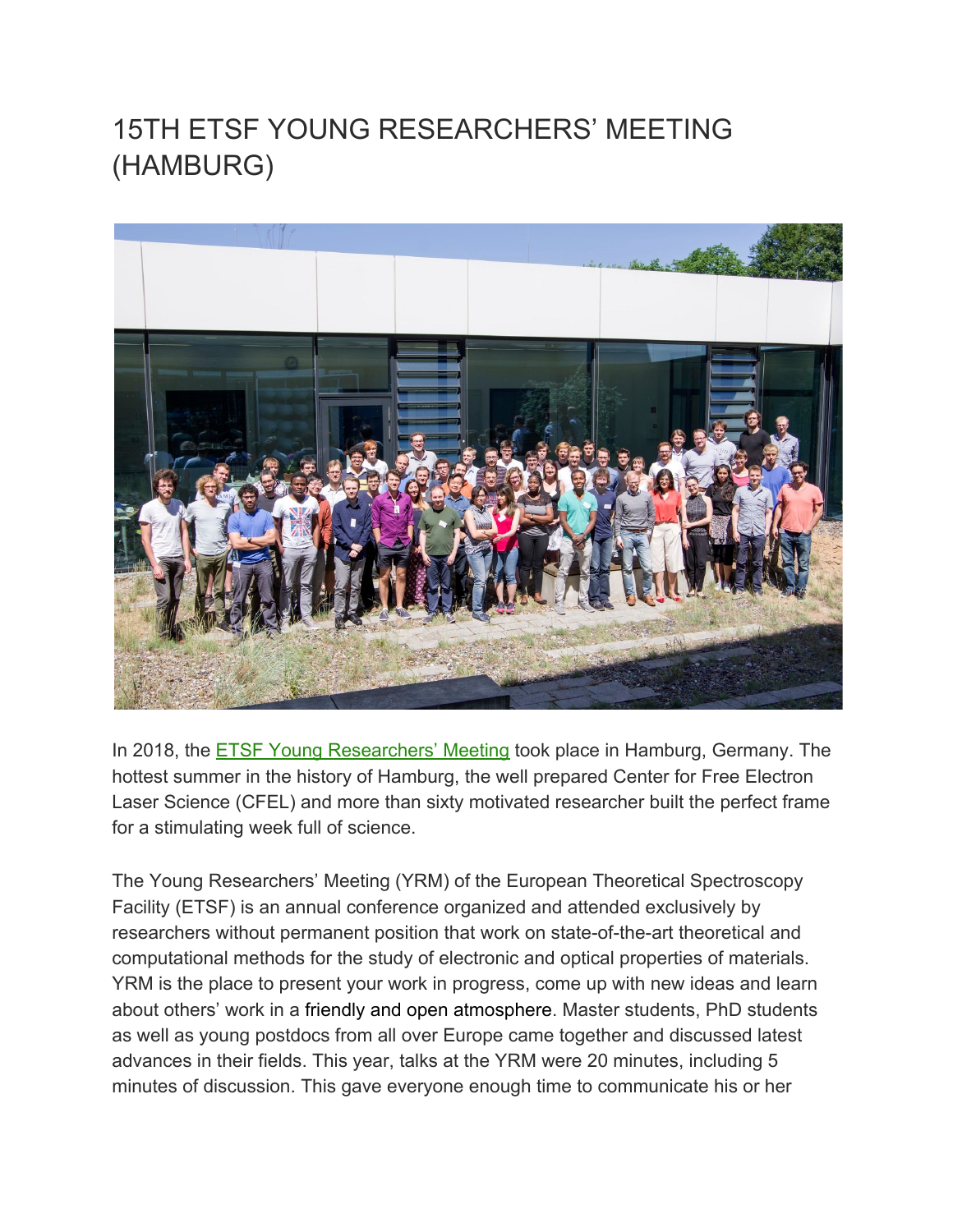findings and receive feedback from other participants. The YRM started with a general introduction into the field of theoretical spectroscopy by Klaas Giesbertz, continued by five topical sessions plus poster, open, and an industry session, which will be depicted in more detail in following.

The five scientific sessions included:

- 1. **Old and new approaches towards material design.** After an introduction with a focus on machine learning by Christopher A. Sutton, the participants talked about a variety of ab-initio methods to tackle the ground state electronic structure of novel materials.
- 2. **Theoretical spectroscopy.** Fabio Caruso started the session on spectroscopy by introducing the audience into optical spectroscopy methods. The approach of excited state structure closely connected to experimental settings made the main topic of this session.
- 3. **Strongly correlated electrons, magnetism, and topological phases of matter.** The session on correlated electrons started with a talk on quantum phases in condensed matter by Laura Fanfarillo. In the following, the participants discussed various correlation driven effects in solids.
- 4. **Fermion-boson systems in and out of equilibrium.** First, the participants received an introduction on fermion-boson interaction in solids by Denis Golež. Contributed talks with the main focus on electron-photon interaction continued this session. A second invited talk was given by Daniel Karlsson, who spoke about non-equilibrium Green's functions for coupled fermion-boson systems.
- 5. **Modelling properties of complex systems.** This session on larger scale reactions was introduced by Erik Hedegård, who spoke about a range of embedding theories and the embedding response theory in particular. Talks on structure prediction and molecular dynamics shaped the content of this session.

For a comprehensive list of scientific contributions from our ~60 participants, including the introduction lecture, the six keynotes, 37 contributed talks, and 16 posters, please see the [website](https://yrm2018.github.io/programme/).

Traditionally, the YRM is not only a classical scientific conference with one talk after another, but it tries to explore also other opportunities of scientific exchange, social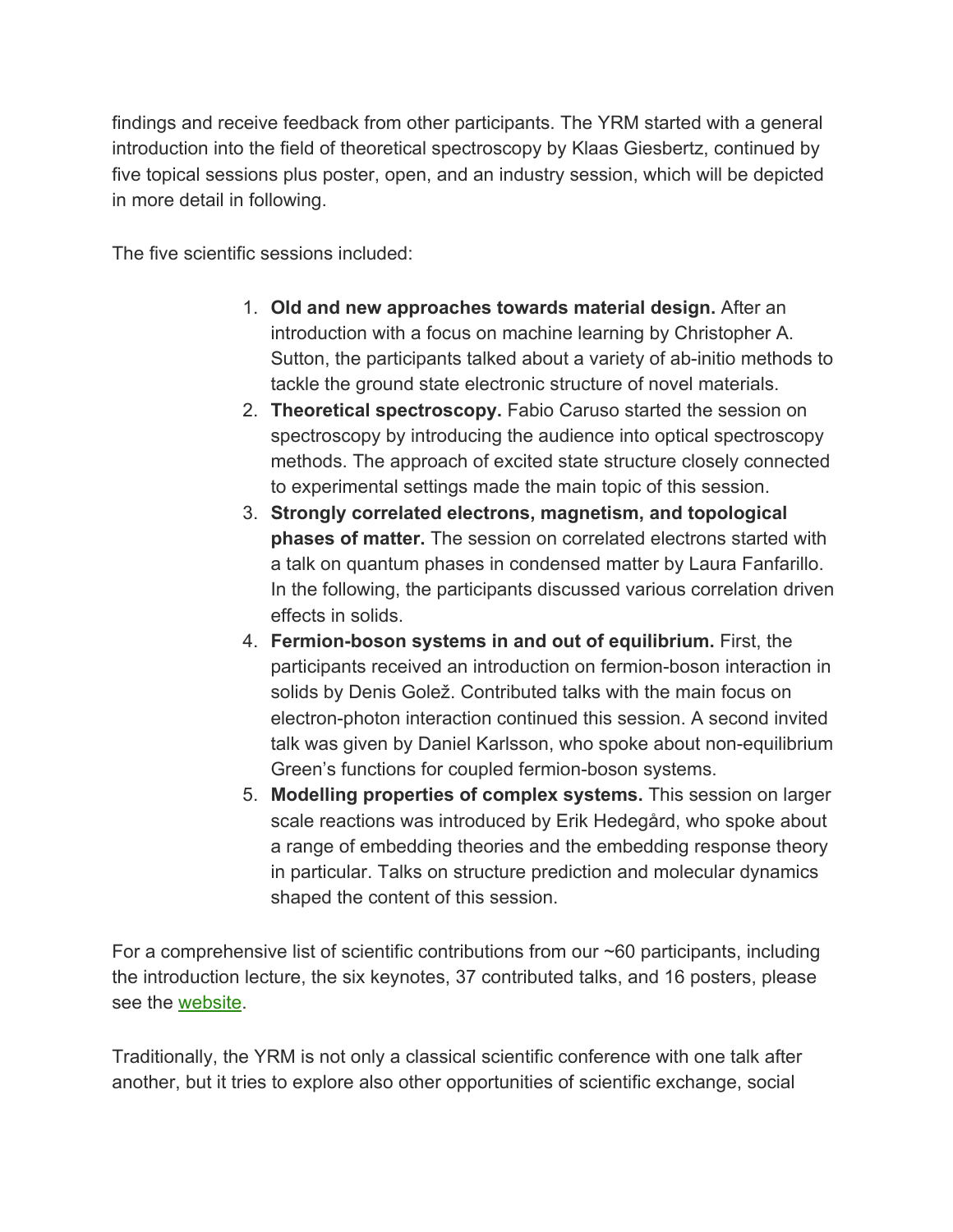interaction and interaction with the industry sector. This year, besides the traditional industry meeting, three new features were introduced: The introduction lecture, the scientific speed dating, and the open session.

On Monday, the conference started with a full 90 minutes introduction lecture by Klaas Giessbertz, in which he gave an overview over the main strategies to solve the many-body Schrödinger equation.

After the first session of scientific discussions, the day was finished with the scientific speed dating, where randomly chosen couples of participants had the chance to explain each other their area of research in very short time.

On Tuesday, we invited a panel of speakers from outside academia for the traditional industry session.

- Tim Baldsiefen from JenOptik explained us, what is important to switch between industry and academia and how interesting interdisciplinary work can become in industry
- Christoph Hübner and Malte Weinberg from the Otto Group told us, how even very abstract concepts from mathematics can be useful in everyday life with the example of artificial intelligence algorithms that they implemented for their company
- Sharon R. George, Swanand Marulkar, and Aratrika Roy from SpringerMaterials showed us their field of scientific work outside academia

We were especially delighted by SpringerMaterial's offer to organize an extra session about "Exploring pain points of researcher", where many participants joined.

After the industry session, we had the traditional poster session, accompanied by a delicious dinner, sponsored by Springer Materials.

On Wednesday, we had the honor to listen to the extraordinary and very diverse talks in the newly introduced "open session".

● Riku Tuovinen told us in his talk **"Nonequilibrium Green's functions for dummies by a dummy"** about the many details behind complicated numerical calculations and the many simple errors that he had to go through in achieving his results.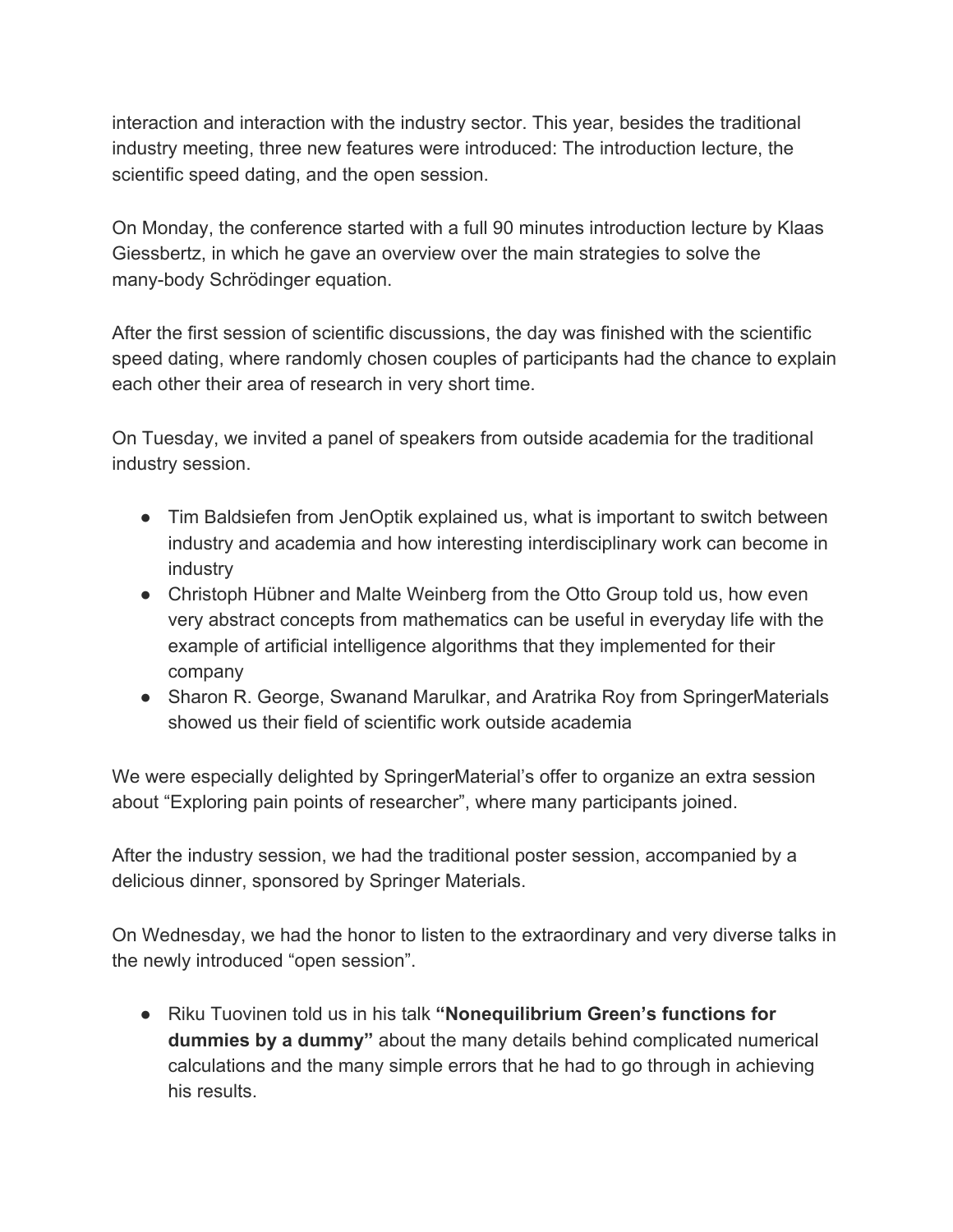- César Rodríguez Rosario used the chance of the open session to explain us how thermodynamics and quantum mechanics can be combined. In his talk "**How can Schrödinger's cat power a Carnot engine?"** he condensed many research articles, which are the only source on this important topics as books and review articles on this field are missing so far, and hence provided us with an exceptional overview over the field.
- Markus Penz finished the open session in a striking talk with the title "**Quasi-particles leave the lab,"** in which he used philosophic concepts to show that the boundaries between observer and observed object are much less fixed than we might have thought. He even extended these concepts to argue that physics is clearly "embedded in a net of technological, economical, and social agents. This refutes the romantic picture of science as a mirror on nature and in turn raises questions about responsibility and possible ways of conduct in natural sciences."

As in previous years, social programme was an important element of the conference to create opportunity for scientific and personal networking. The evening programme contained:

- The harbour tour on Monday, where the participants not only enjoyed spectacular views of one of Europe's largest harbours but also learned about its history as well as its environmental and socio-economic implications
- The social barbecue on Wednesday, which provided a nice break in the middle of exciting but tiring conference days. With good food and drinks as well as perfect weather, participants had the best opportunity to get to know one another!
- The beach volleyball tournament on Thursday, which was held on the ETSF YRM for the second time and which we hope will become a tradition

These activities allowed for a very friendly and collegial atmosphere throughout the entire week. It is the unique combination of state-of-the-art science and social networking what makes the YRM the perfect event for young scientist that are getting started the in the field. Therefore we are in particular happy that the YRM will continue next year for the 16th time in San Sebastian, Spain.

The ETSF YRM 2018 Organising Committee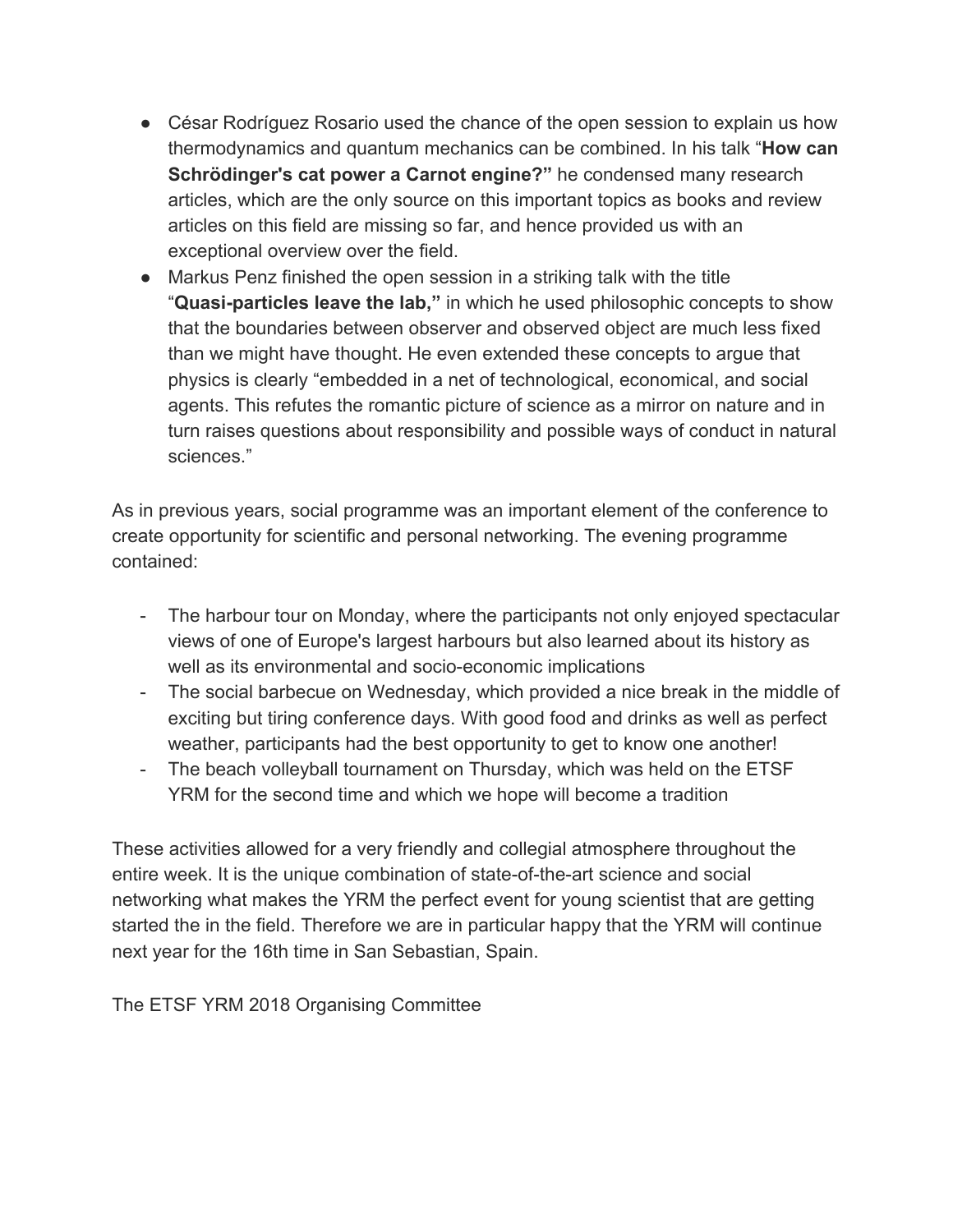## **Excerpts from the feedback form**

- 100% found that keynotes were on an appropriate level
- Feedback on new features, introduced this year (people who gave at least 4 out of 5 possible points)
	- Introduction lecture: 82 %
	- Scientific speed dating: 79 %
	- Open Session: 87 %
- Comments on the Open Session:
	- The open session was great.
	- The quality of all the talks in the open session was great!
	- Open session is a nice idea. Maybe we could have more(higher proportion) in the future.
	- Personally, I would not like it to be too philosophical. Discussion on our scientific thinking combined with historical overviews over certain fields are on the other hand, very welcome (IMO).
- General comments:
	- It was great!
	- Overall fantastic! The organisers were great; they dealt with every issue that arose extremely well which made for a smooth and pleasurable conference.
	- Really nice conference, very well organized, great people! Keep the Open Session! :-)
	- I must say that I enjoyed a lot this year's conference. The talks were really interesting and the organization was wonderful.
	- If you want more chemistry in invite chemists, but it should perhaps be more clear that most attendants are from a physics background.

# **Organising committee**

- **Florian Buchholz**, PhD student, Max Planck Institute for the Structure and Dynamics of Matter, Hamburg, Germany
- **Lars-Hendrik Frahm**, PhD student, I. Institute for Theoretical Physics, University of Hamburg, Hamburg, Germany
- **Uliana Mordovina**, PhD student, Max Planck Institute for the Structure and Dynamics of Matter, Hamburg, Germany
- **Christian Schäfer**, PhD student, Max Planck Institute for the Structure and Dynamics of Matter, Hamburg, Germany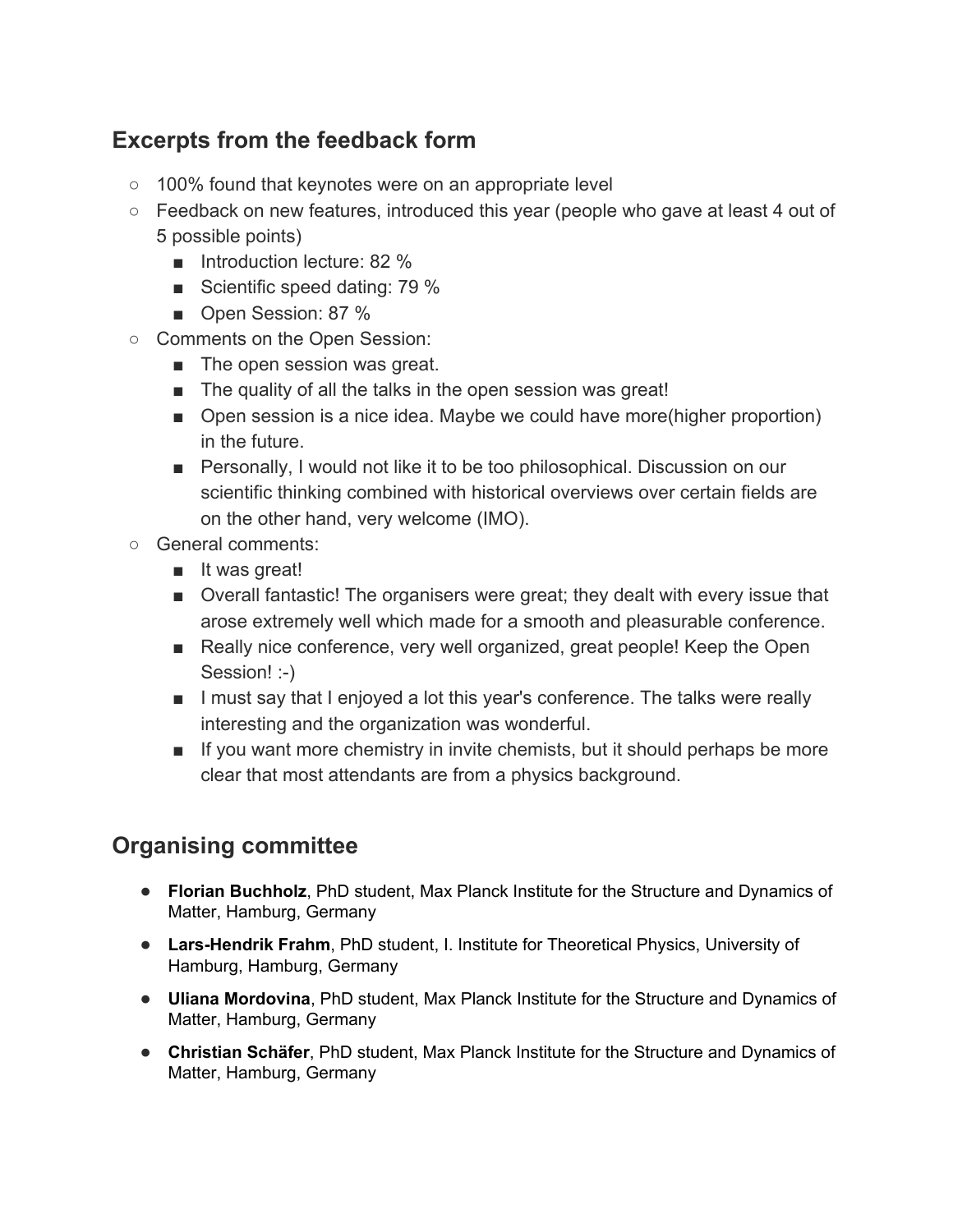#### **Scientific Committee**

- **Dr. Florian G. Eich**, Max Planck Institute for the Structure and Dynamics of Matter, Hamburg, Germany
- **Dr. Johannes Flick**, Harvard University, Boston, USA
- **Dr. Simone Latini**, Max Planck Institute for the Structure and Dynamics of Matter, Hamburg, Germany
- **Dr. Nicolas Tancogne-Dejean**, Max Planck Institute for the Structure and Dynamics of Matter, Hamburg, Germany
- **Dr. Riku Tuovinen**, Max Planck Institute for the Structure and Dynamics of Matter, Hamburg, Germany

## **Supporting Organisers**

- **Prof. Eberhard K. U. Groß**, Max Planck Institute of Microstructure Physics, Halle, Germany
- **Prof. Daniela Pfannkuche**, I. Institute for Theoretical Physics, University of Hamburg, Hamburg, Germany
- **Dr. Lucia Reining**, Irradiated Solids Laboratory, École Polytechnique, Palaiseau, France
- **Prof. Angel Rubio**, Max Planck Institute for the Structure and Dynamics of Matter, Hamburg, Germany
- **Frauke Kleinwort**, Administration, Max Planck Institute for the Structure and Dynamics of Matter, Hamburg, Germany
- **Gunda Sen**, Administration, I. Institute for Theoretical Physics, University of Hamburg, Hamburg, Germany

# **List of participants**

- Abreu, Joao
- Bazzi, Sophia
- Berovic, Maja
- Biele, Robert
- Bröder, Jens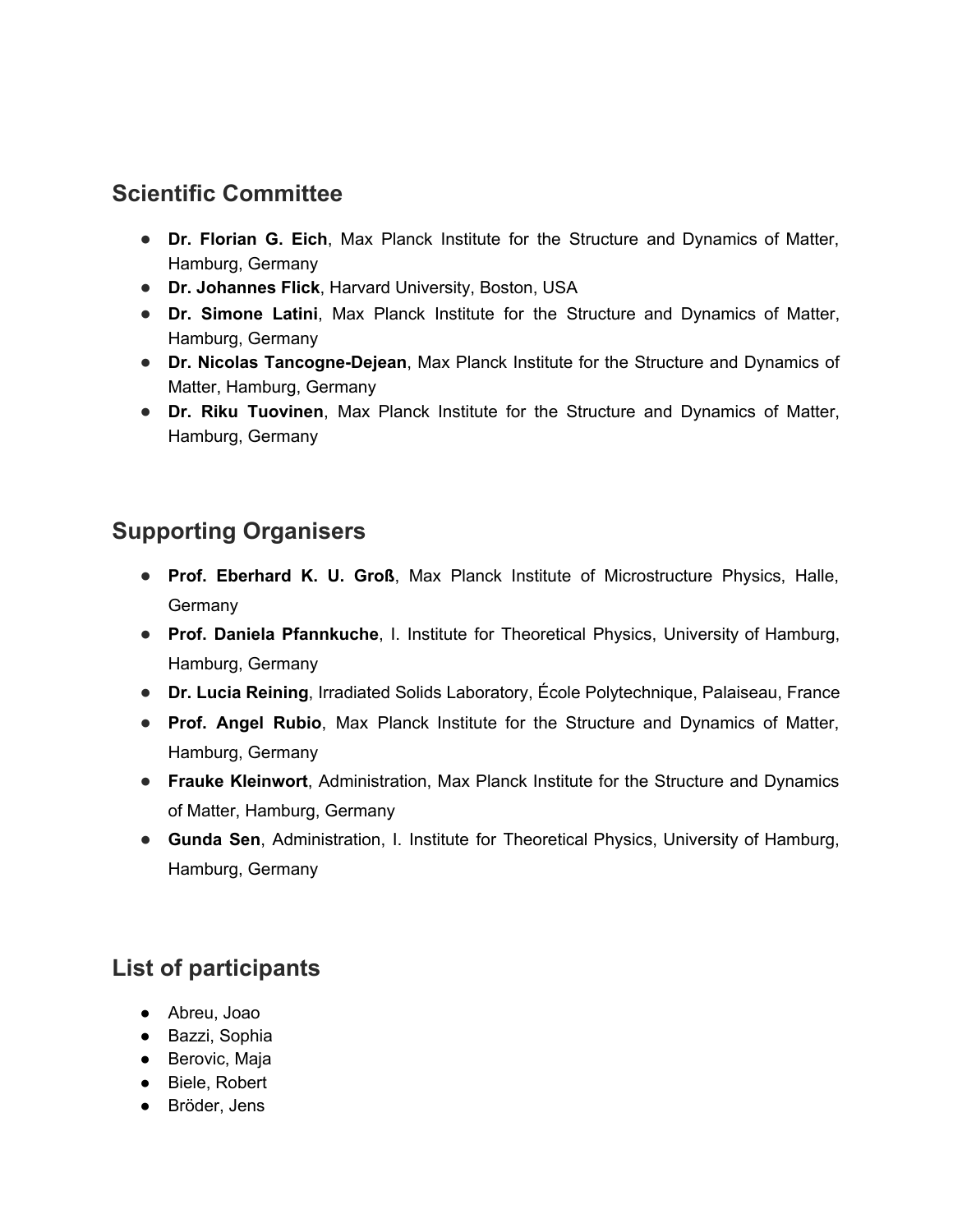- Buchholz, Florian
- Bungey, Callum
- Caruso, Fabio
- Dangic, Djordje
- Delodovici, Francesco
- Entwistle, Mike
- Fanfarillo, Laura
- Ferradás, Rubén
- Giesbertz, Klaas
- Golez, Denis
- Guillaume, Le Breton
- Hampel, Alexander
- Hedegård, Erik
- Hirschmeier, Daniel
- Hodgson, Matt
- Hoffmann, Norah
- Hofmann, Damian
- Karlsson, Daniel
- Khalili, Khadijeh
- Kirwan, Amy
- Koskelo, Jaakko
- Krebs, Dietrich
- Laestadius, Andre
- Lorin, Arnaud
- Marques, Mário
- Mineo, Francesca
- Mohammed, Yusuf
- Monteiro Campos de Melo, Pedro Miguel
- Müller, Tristan
- O'Mahony, Shane
- Penz, Markus
- Peschke, Matthias
- Reinhard, Teresa,
- Reitz, Michael
- Rodríguez Álvarez, Matheus
- Rodríguez Rosario, César Alberto
- Rokaj, Vasil
- Singh, Nisha
- Steigemann, Conrad
- Suckert, Jens Renè
- Sun, Lin
- Sutton, Christopher
- Tchenkoue Djouom, Mary-Leena Martine